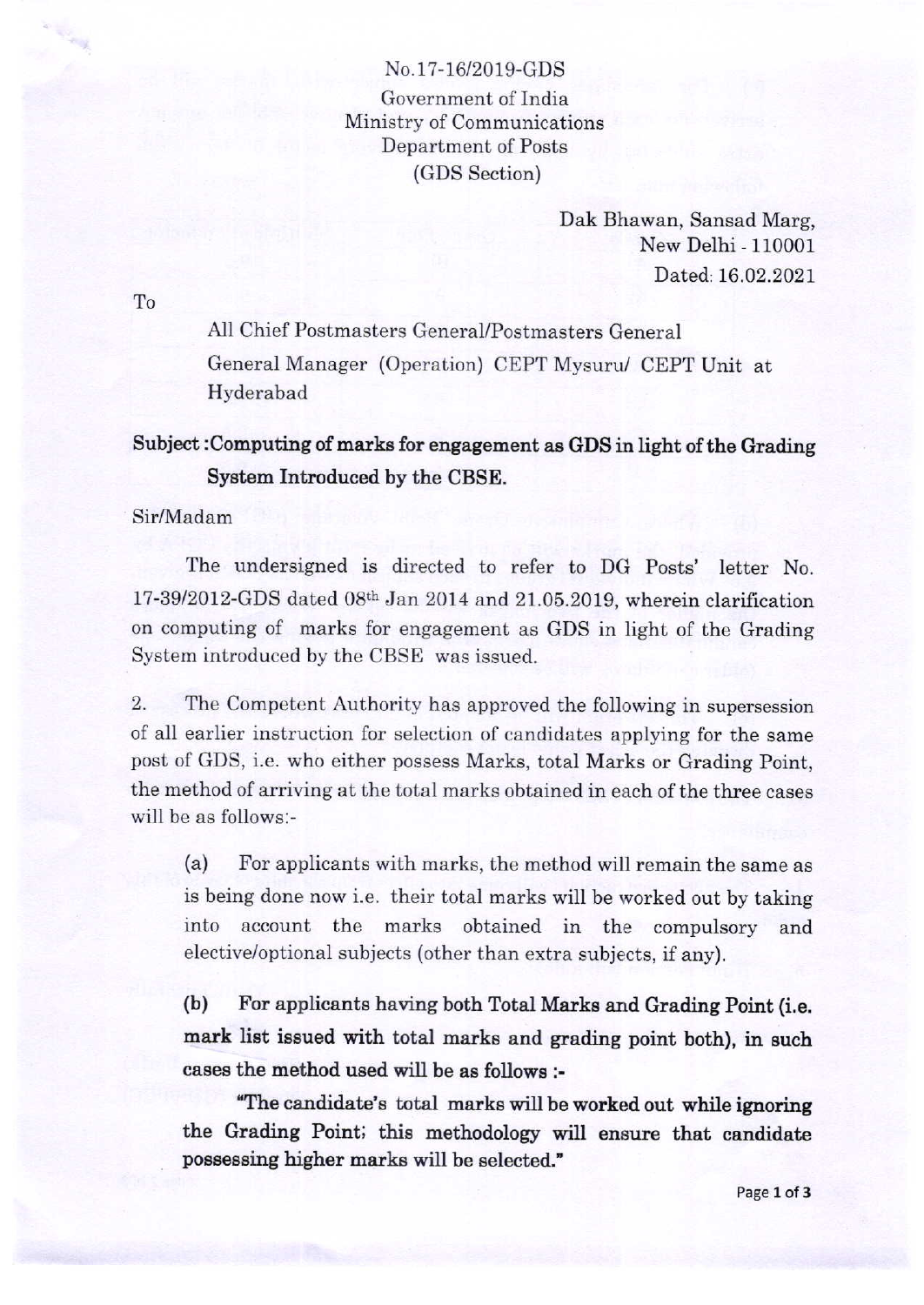(") For candidates having grades subject-wise, marks will be arrived for each subject (compulsory and elective subjects but not extra subjects), by applying the multiplying factor of 9.5 in the following manner:-

| Grade          | Grade Point     | Multiplication factor |
|----------------|-----------------|-----------------------|
| A1             | 10              | 9.5                   |
| A2             | 9               | 9.5                   |
| B1             | 8               | 9.5                   |
| B <sub>2</sub> | 7               | 9.5                   |
| C <sub>1</sub> | $6\phantom{1}6$ | 9.5                   |
| C <sub>2</sub> | 5               | 9.5                   |
|                | 4               | 9.5                   |

(d) Where Cumulative Grade Point Average (CGPA) is also provided, the marks will be arrived at by multiplying the CGPA by 9.5. Where individual grades in each subject as well as CGPA is given, the higher of the two marks will be taken. Where two or more candidates have equal marks, the candidate having the higher age (older candidate) will be selected.

(e) This criterion will be adopted in all cases where the process of drawing the select panel is not complete.

3. The contents of this letter may be circulated to all concerned for strict compliance.

4. The above instructions will come into effect from the date of issue of this order.

5. Hindi version will follow

Yours faithfully

 $\alpha$ (Dr. Vincent Barla) Director (GDS/PCC)

Page 2 of 3